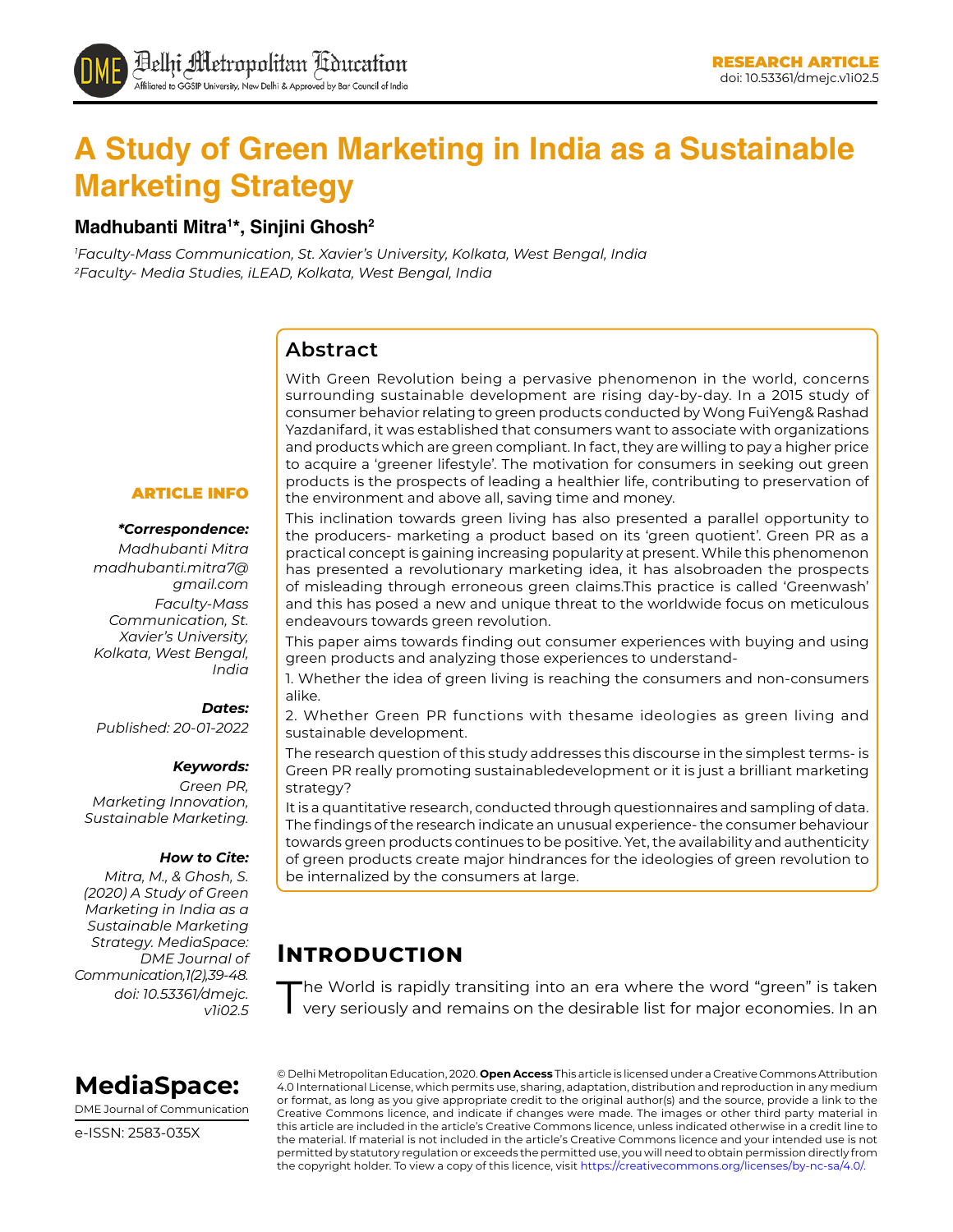attempt to minimize the effect of human activity on the environment, '*green movements*' across the globe have gained traction. The Green Revolution is a pervasive phenomenon in the world, concerning itself with sustainable development which is very much in demand.

The term Green marketing is derived from the "green movement", an ideology which seeks to minimize the effect of human activity on the environment. (Padhy, 2006). Across many instances of consumerism, 'green' products has been seen as the preferred type by customers who have taken to it willingly. Such consumer behaviour has established that consumers want to associate with organizations and products which are amenable to the 'go green' motto. Consumers have also been observed to be willing to pay premium price to opt for a '*greener lifestyle*'. The motivation for consumers in seeking out green products is the prospects of leading a healthier life, contributing to preservation of the environment and above all, saving time and money.

Green marketing is a practical concept that communicates an organization's corporate social responsibility or environmentally friendly practices and it is gaining increasing popularity at present.

On one hand, this concept has been offered as a revolutionary marketing idea, while on the other had it has also broadened the prospects of misleading through erroneous green claims. Such practice is called *'Greenwash'* and it has posed a new and unique threat to the worldwide focus on meticulous endeavours towards green revolution.

Companies, products and services have increasingly been accommodating for this massive change of being accountable to the consumers and the World we all live in. Corporate Social Responsibility (CSR) includes philanthropy, programs and volunteer efforts, businesses can benefit society while boosting their brands. Such initiatives are also gaining momentum in India as more and more companies are looking to implement Green PR as a Sustainable Marketing Strategy.

## **Objective of the Research**

This paper aims towards finding out consumer experiences with buying and using green products and analyzing those experiences to understand-

- 1. Whether the idea of green living is reaching the consumers and non-consumers alike in India.
- 2. Whether Green products in India functions with the same ideologies as green living and sustainable development.

The research question of this study addresses this discourse in the simplest terms- is Green PR really promoting sustainable development or it is just a brilliant marketing strategy?

# **Literature Review**

The recent trends in the society denote the rising concerns about the nature and environment among the mass, which in turn has contributed to the increasing awareness and interest in ecofriendly products (Garg & Sharma, 2017). Owing to this, the researchers argue that designing a green product, green packaging, implementing green supply chain etc. are perceived in the society to be beneficial for the environment. Green marketing, in fact, strategically promotes the idea of preserving the environment. The researchers have also argued that due to the colossal damage to the natural environment in the past decade, the consumer behaviour has been impacted and as a result, green product market is also expanding remarkably. The researchers also suggest that promoting new innovations in the field of green marketing is in fact the need of the hour, so that it can contribute to the creation of a new market for potential buyers.

Even though the relevance of green product is gaining significance amongst the consumers, there are further interesting observations and implications of green marketing and its concepts. In fact, researchers Rosa Maria Dangelico and Daniele Vocalelli in their research conclude that the definition of green marketing has been modified over a period of time. The latter definitions have incorporated the understanding of green marketing in accordance with the increasing relevance of the concept of environmental sustainability (Dangelico & Vocalelli, 2017). In this research the researchers have observed that market segmentation in regard to green marketing can also be done in several ways which ultimately lead to converging studies that put more relevance to green *brand* positioning rather than green *product* positioning, to ensure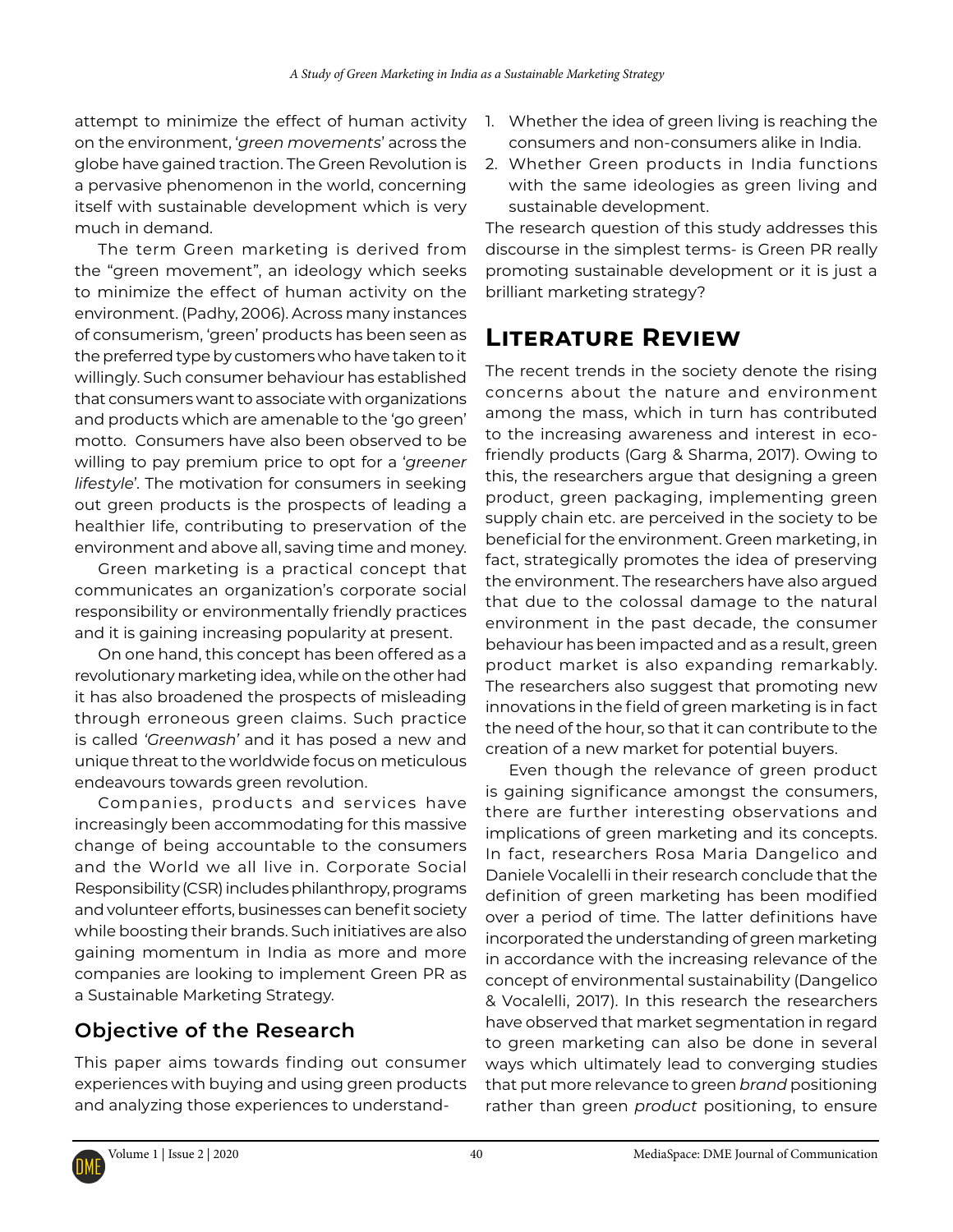differentiation. The study also observes that the consumers are willing to pay a premium price for those green products which they find more relevant in terms of their functional attributes, their contribution to a sustainable society and the supply chain logistics. The researchers argue that the advertisement content plays a key role and hence careful deliberation of the same could become one of the most important aspects. Along with this, the eco-labels are also essential according to the researchers.

Further study on the consumer's behaviour towards green product has revealed that despite people being actively engaged in reducing the harmful human effects on the environment, the awareness is still not widespread and is going through an evolution process (Cherian & Jacob, 2012). The researchers argue that this gradual shift of the consumers towards green product has been spotted by different business organizations and they, in turn, exploit the potential of green marketing only to gain an edge over each other. This study also observes a very interesting aspect of green marketing research. It claims that most of the researches related to green marketing have been conducted by the developed countries, whereas such researches in terms of the developing countries have been numbered. This observation of the study indicates that the researchers of the present research have enough scope to develop an academic observation based on Green PR in the Indian market, as India is a developing country.

In fact, with time, most of the firms are adapting the triple-bottom line approach suggested by John Elkington (1997) in order to evaluate their performances in terms of economic prosperity, environmental quality and social justice to make sure that the balance among the profit, planet and people is maintained properly. While the consumers are driven by such an approach and the individual belief that purchasing environmentfriendly products makes a difference by contributing to greener living, phenomena like green wash and lack of green credibility continues to tamper with customer's trust and creates confusion and cynicism about green marketing strategies (Cronin, Smith, Gleim, Ramirez, & Martinez, 2011).

The environment in India has been going through a rapid deterioration. The industrial waste and hazards are extremely detrimental to the health of the Indians and hence it is the right time for the Indian corporations to implement green marketing strategies (Aggarwal, 2013). However, the research also argues that only 5% of the marketing messages implemented in the green campaigns are completely true. So, the idea of a green product right now lacks proper standardization and hence there is no reliable authentication process for the consumers to substantiate the green claims.

This lack contributes to malpractices surrounding the green marketing activities as many firms do not reflect their environmental conduct accurately (Szabo & Webster, 2020). Research conducted by Szabo and Webster concludes that such unethical practice like greenwashing is not only related to the product perception or perception of the environment, but also with the happiness of the consumer upon browsing through these products. This indicates towards the importance of managerial practices in green marketing choices. Such literature helps provide a base to this research in terms of finding out the relevance of green marketing in terms of Indian market and how sustainable it is to become as a strategy.

## **Theoretical Framework**

The potential environmental crisis results in due to the dominant social paradigm (DSP). Hence, marketing policy makers should consider such crisis as one of the paradigms for effective strategies and policies (Kilbourne, 1998). According to Ajzen's theory of planned behaviour, the buyer's attitude and intentions determine the behaviour of the buyers. So, green marketing and its effectiveness in dealing with potential environmental crisis can be decided by the consumer's intentions to buy products which are environment-friendly. These theories provide the premise to this research and here, these have been applied to the Indian context of green marketing.

# **Research Methodology**

This research paper consists of a two way method approach for the data collection and analysis: One of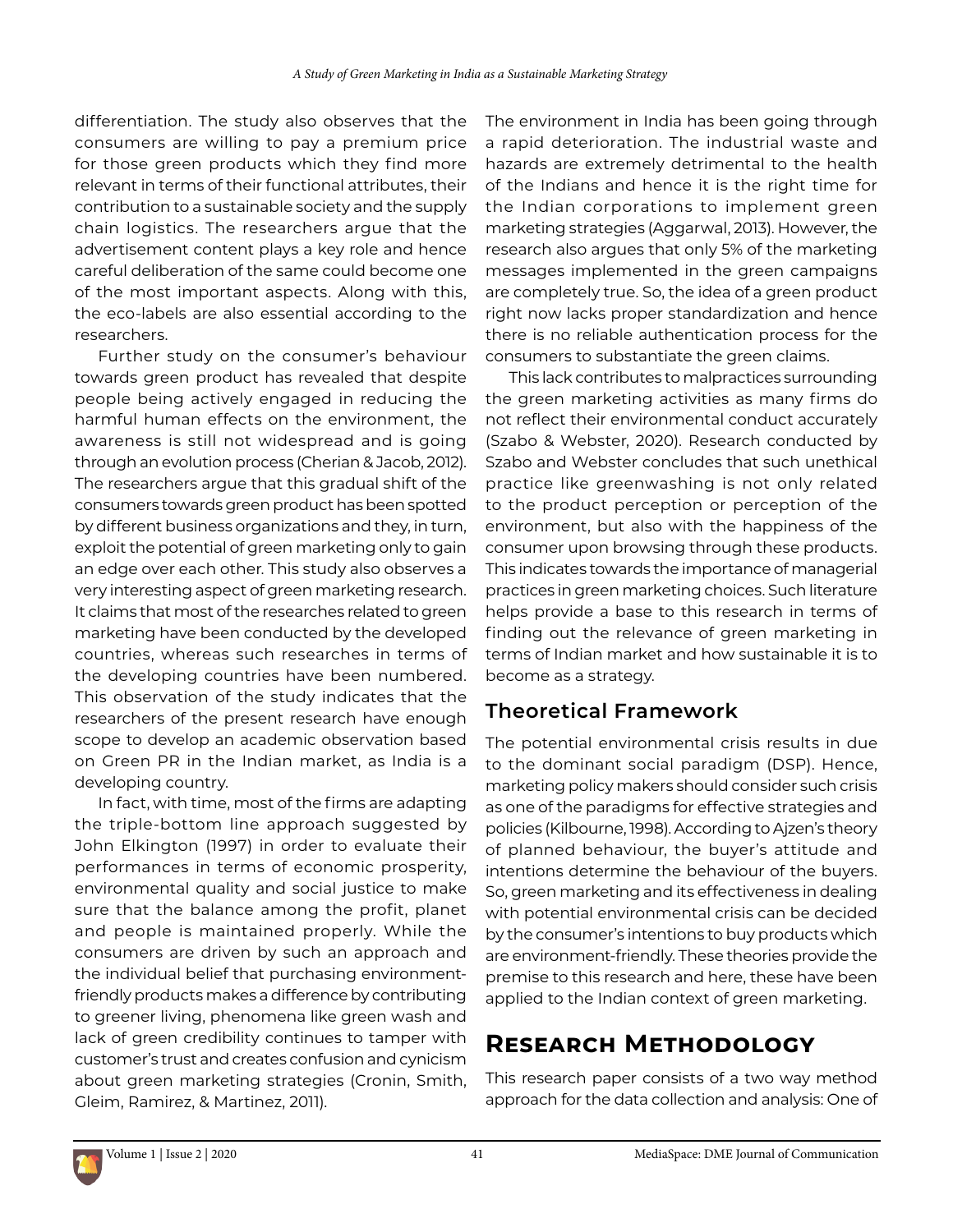them being a Sample Survey keeping the Quantitative Analysis in mind and the other one is the Case Study approach following the Qualitative Analysis.

The Sample Survey selection under the Quantitative Analysis was a random one and the sampling frame included a database of 106 Indian respondents incorporating their respective demographical characteristics like the age, gender, educational qualification, and profession. A questionnaire was developed with both objective and subjective questions aimed at the general mass for broader input. The time period for conducting this survey was 7 days and it was designed to help identify the consumer awareness about Green PR practices undertaken by various brands. The survey also throws light on the understanding of the consumers about the Green PR initiatives and their real potential of contributing to the market and to a sustainable lifestyle.

The Case Study selection under the Qualitative Analysis was a concentrated one involving global brands operating in India, who have been the pioneers in incorporating green practices in their business operations and ethos, and also companies who have embraced 'going green' as a part of their business culture in recent years. Most companies across the World have taken to reducing their carbon footprints and with the US joining back the Paris Climate treaty, the main climate target is to achieve net zero greenhouse gas emissions by 2050. The case study approach tried to evaluate whether Global MNCs are valuing Green PR practices as a sustainable policy for reaching out to all their consumers and customers as a responsible brand.

# **Case Studies**

## **Starbucks**

Starbucks is one of the pioneers in green marketing in the world. The company promotes principles of environmental sustainability across the board. It has achieved Fair Trade Certified and Certified organic coffee for their methods of plantation and production. It also has LED certifications for its new outlets. The company is able to reduce operating costs by creating 'green' stores and also minimize the impact of business practices on the environment.

The green buildings adjust temperatures only between 72o to 75o F and the cabinets are made of 90% post industrial materials to incorporate low-flow water valves. (https://www.smartcitiesdive.com/).

### **Hewlett-Packard**

Hewlett-Packard has been one of the first companies to report greenhouse gas emissions. Their further plans aim at reducing emissions and toxic substances used in manufacturing their products.

The activities of HP for various advanced recycling programmes encourage reusing manufacturing wastes. HP, through their advertisements, promotes the importance of environmental responsibility and green initiatives.

(https://www.smartcitiesdive.com/erichlawson) The future goals for HP include:

- Achieving reduction in greenhouse gas by 50%(GHG) by 2030and net zero emissions by 2040 and carbon neutrality by 2030
- Reaching 75% circularity for products and packaging by 2030
- Zero deforestation for any paper and paperbased packaging (https://www.globenewswire.com/)

### **HUL**

Hindustan Unilever (HUL) is running an initiative under its "Start a little good" campaign. The initiative focuses on Water Harvesting, Water Conservation and Plastic Waste Management in areas across India and also, encourages consumers to maintain hygienic habits amongst other things. To be fair, Green initiatives are not new from the company. In June, Nestle India helped installed the "Wall of Hope" in Mussoorie, which has been constructed using 15000 plastic bottles to encourage tourists not to litter. (BusinessStandard)Globally, through their on-ground behaviour change programme and other interventions, HUL have helped over a billion people. HUL has multiple programs running in India as well, which promotes hygienic habits, sustainable practices and green initiatives. (Unilever)

# **Google Environmental Innovations**

Google has also embraced a greener future with its green supply chain management practices. Google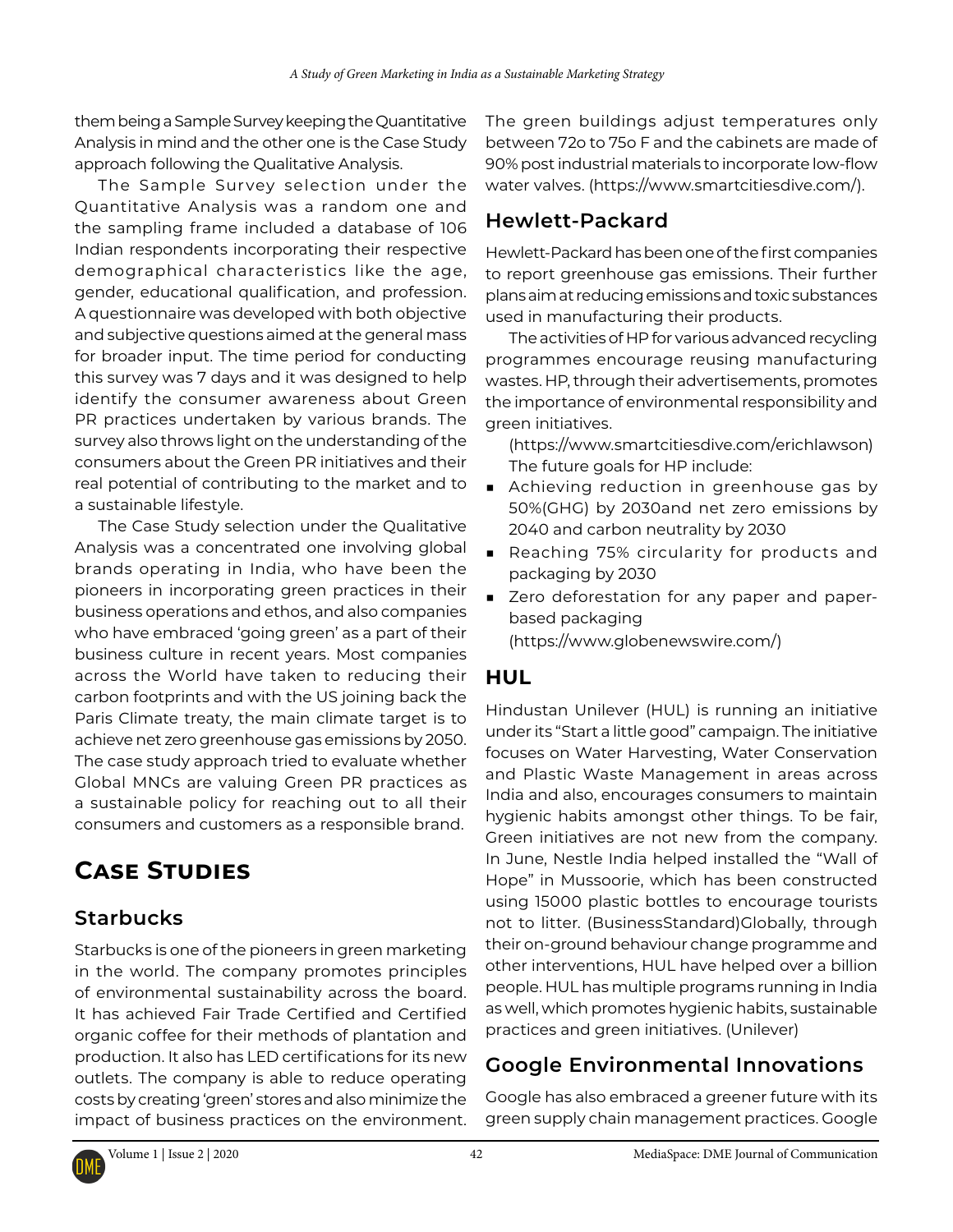has shown commitments towards being green and taken up initiatives like renewable energy sources, hosting farmers' markets, sustainable cooking seminars etc. In fact, they brought in goats to trim grass. The company holds a leading position in the environmentally aware corporate culture. (norcalcompactors)

# **Wipro**

Wipro has contributed to Net-Zero Greenhouse Gas emissions targets. They have pledged to bring their emissions down by 2040. The company has been fervent about the triple bottom line, also lining their business mandate with an ethical responsibility. They are constantly making greater efforts in making "Sustainability" the core of their business model and business operations. Wipro has brought to light its various initiatives like Circularity and Transition to a Sustainable Future, Energy Management, Environmental Data Management and De-carbonization. (Wipro)

## **Nike**

Nike has been keen in promoting green initiatives through their advertisements and brand communications with green business practice and culture. Their different sustainable products are made using recycled polyester, environmentfriendly materials. They are the constant innovators with the products they manufacture and offer to the market frequently. The company also uses renewable energy sources in their manufacturing. Nike also has encouraged 650 of its suppliers in 52 countries to develop and implement written environmental policies (Nike).

# **Survey Data Analysis**

The survey questionnaire consisted of 15 questions in total (including the questions to depict the demographic identity of the respondent). Some of the questions were compulsory while some of the questions were optional for the respondents.

### *Q1. The first question enquired about which place the respondents belonged to.*

By referring to Chart 1, we can understand that the respondents are from all over India. However,

most of the respondents (57.5%) seemed to be from Kolkata and around.

### *Q2. The second question was concerned with understanding their occupation.*

Chart 2 shows that out of 106 respondents, most of the respondents are connected to academia (57.5% being students among them), while a considerable amount of respondents either do a private-sector job or are self-employed. That means in turn that the insight achieved from the research is not only from the buying decision makers of the family, but also







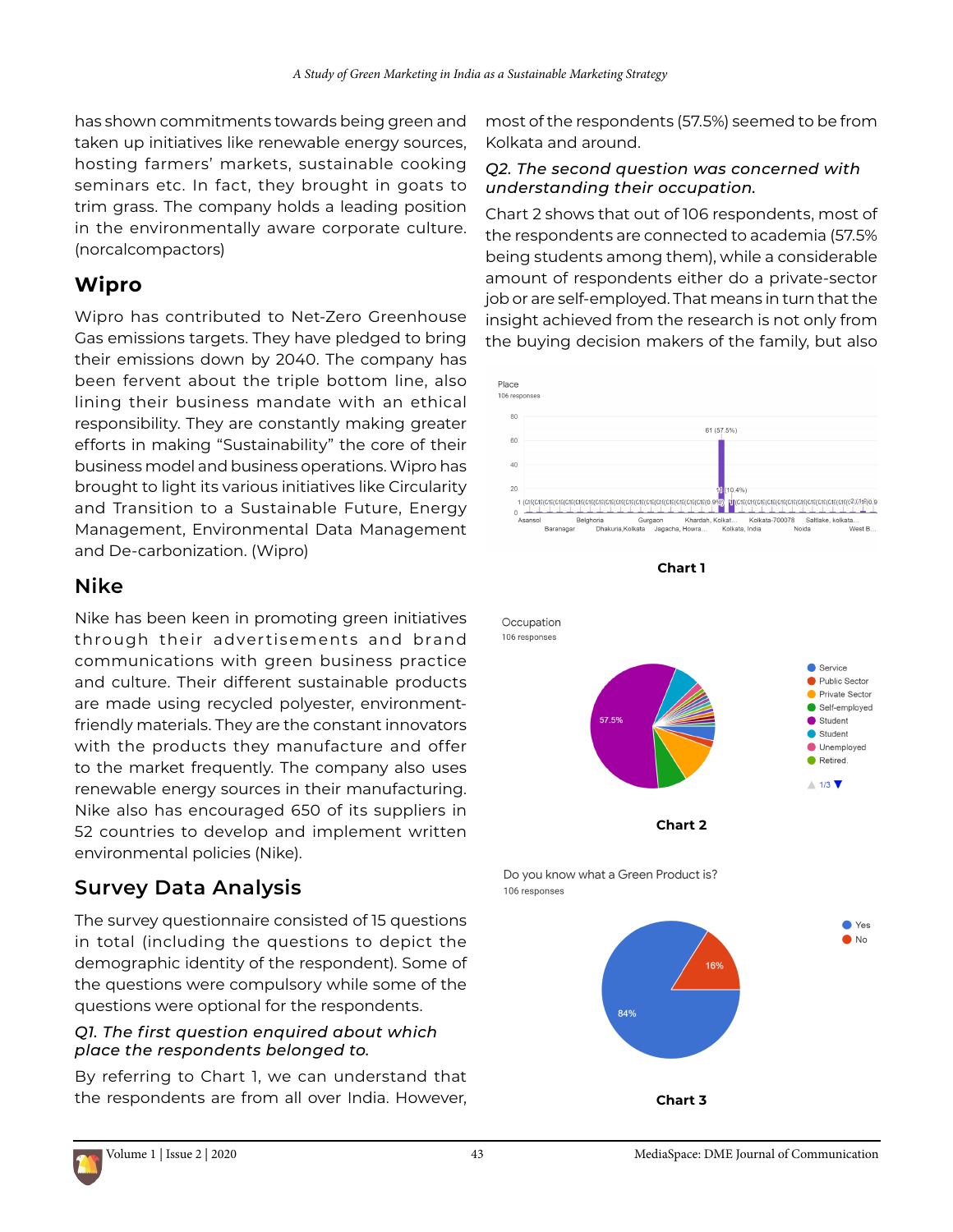from respondents who contribute to the decision making process.

### *Q3. Do you know what a Green Product is?*

According to Chart 3, out of all the 106 respondents, 84% respondents are aware of what green products are. However, 16% of the respondents are unaware of what green products are. While the world is going through a dire need of saving the environment, these many people not even being aware of green product in India definitely provides scope for concern and indicates that awareness about green living needs to be increased.

### *Q4. If yes, how did you know about 'green products'?*

This question was not a compulsory question as only the respondents who knew about the green products could answer this question. Chart 4 shows that the researchers got 92 responses to this question. Out of these respondents, 35.9% think that they have read it in printed or online literature, while 27.2% reckons that their knowledge about green products is acquired from advertisements. An interesting statistics here says that similar percentage of respondents (18.5%) has been aware of green products through news or word of mouth. This means, literature (print or online) still plays an important role in building the knowledge about the green products. Closely following this, there are the advertisements which also act as a major platform for building awareness about green products. So, it can be safely concluded that while few of the respondents came to know of green products from books and journal articles or other documents which impart accurate knowledge, most of the respondents developed their awareness based on the intention of the brands and their intended

marketing communication through advertisement (TV, radio, OOH, online etc.) and literature (blogs, magazines etc.), where there is no standardization of accuracy of the knowledge acquired by them. So, most of the respondents are probably making a less-informed choice by choosing green product.

#### *Q5. Do you use any Green Product?*

This was a simple question directed towards the respondents to understand what percentage of people use green product in reality. Chart 5 shows that 63.2 % respondents use a green product and 36.8% respondents do not use a green product. This means that even though more than 80% of the respondents are aware of green products, not all of them use these products. This can have two important implications:

- 1. The idea of a sustainable living is perceived by many respondents but the urgency of it has failed to influence all the decision makers as effectively.
- 2. Some of the decision makers are aware of the urgency of making green choices; however, they do not trust the green products available in the market.

### *Q5.1. If yes, why?*

Do you use any Green Product?

106 responses

This question again was not a compulsory question and was directed towards only the 63.2% of respondents who admitted to using green products. There were only 61 responses to this question, meaning some of the respondents chose not to answer this. Most of the replies to this question said that they used green products because they wanted to be responsible residents of the planet and they wanted to contribute their bit to the sustainable

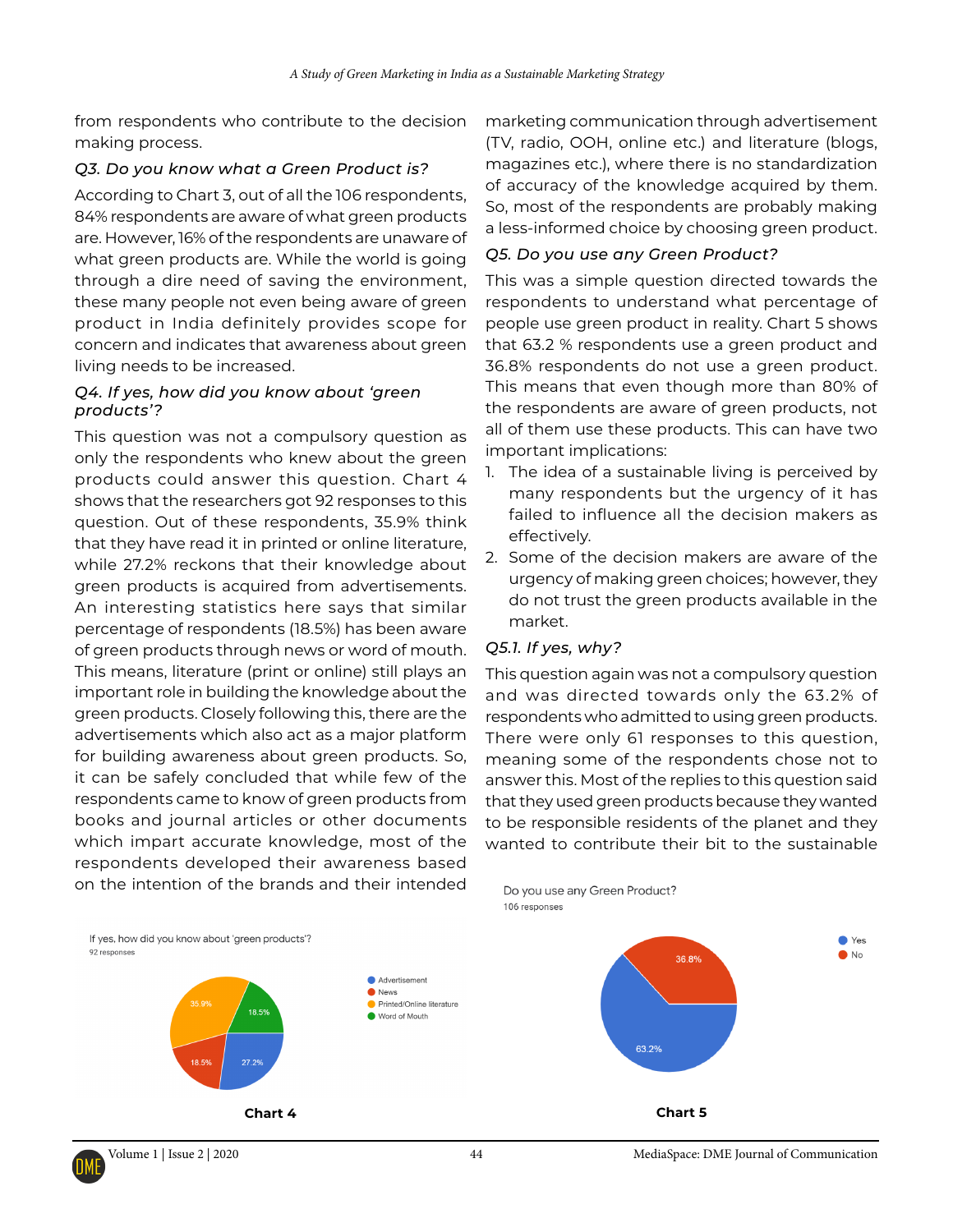living. Some of the respondents though mentioned that they use green products as the cost is low and these are more durable in the long run. From this analysis, we can presume that there is a huge acceptance of green products among people in India as a choice for sustainable development and green living.

#### *Q5.2. If no, why?*

 This question, another non-compulsory one, dealt with the 36.8% of people (32 responses) who claimed to not have used any green products. Most of the respondents have answered, as they are expected to, that they are not aware of green products. Some respondents have answered that they have not come across any green products while some mentioned that green products are costly and are not easily available. This raises a concern about the accessibility of green products in India for people across all region and class. It also means that not only there is a pressing need of increasing awareness about the green products, but also there is a need of increasing acceptability and accessibility of green products for people to really have a choice to go for a greener life style. Some answers dealt with how they do not find any utility of green products which confirms the assumption of the researchers about people in India not trusting the available green products on their sustainability claims.

### *Q.6.1. If yes, did you notice any significant change after using green product?*

This was again a non-compulsory question and was directed towards, only those who have claimed to have used green products. There are 70 respondents to this. It is interesting to observe that the previous question that dealt with users of green product had

only 61 respondents. That means the 9 respondents here either-

- 1. Have used green products and not responded to the last question.
- 2. Have not used green product and yet answered this question.

This can contribute to the idea that there exists some confusion regarding the utility of green products among the respondents.

According to Chart 6, 51.4% of the people have used a green product and have noticed a significant change. 37.1% people say that they are unsure about such changes and 11.4% people think they have not noticed any significant change after using the green products. This contributes to researchers' previous assumption that there remains confusion regarding the utility of green products among the users. Some users even have negative take on the utility of green products. This dissatisfaction definitely contradicts the ideals of green revolution and sustainable development and the green products in India cannot be concluded to have perfectly lived up to the standard that is claimed in their promotional activities.

### *Q.6.2. If no, do you expect any significant change if you start using green product(s)?*

This question was directed towards the people who said they do not use green products. There were only 52 respondents for this question. It was assumed by the researchers that the people who are not using green products right now expect to notice some important changes once they start using green products.

By analysing Chart 7, this assumption was proven to be right as 51.9% people responded in positive to this question. The confusion about the effectiveness

If no, do you expect any significant change if you start using green product(s)?

If yes, did you notice any significant change after using green product? 70 responses







52 respons

 $\bullet$  Yes

 $\bullet$  No

 $\bullet$  Maybe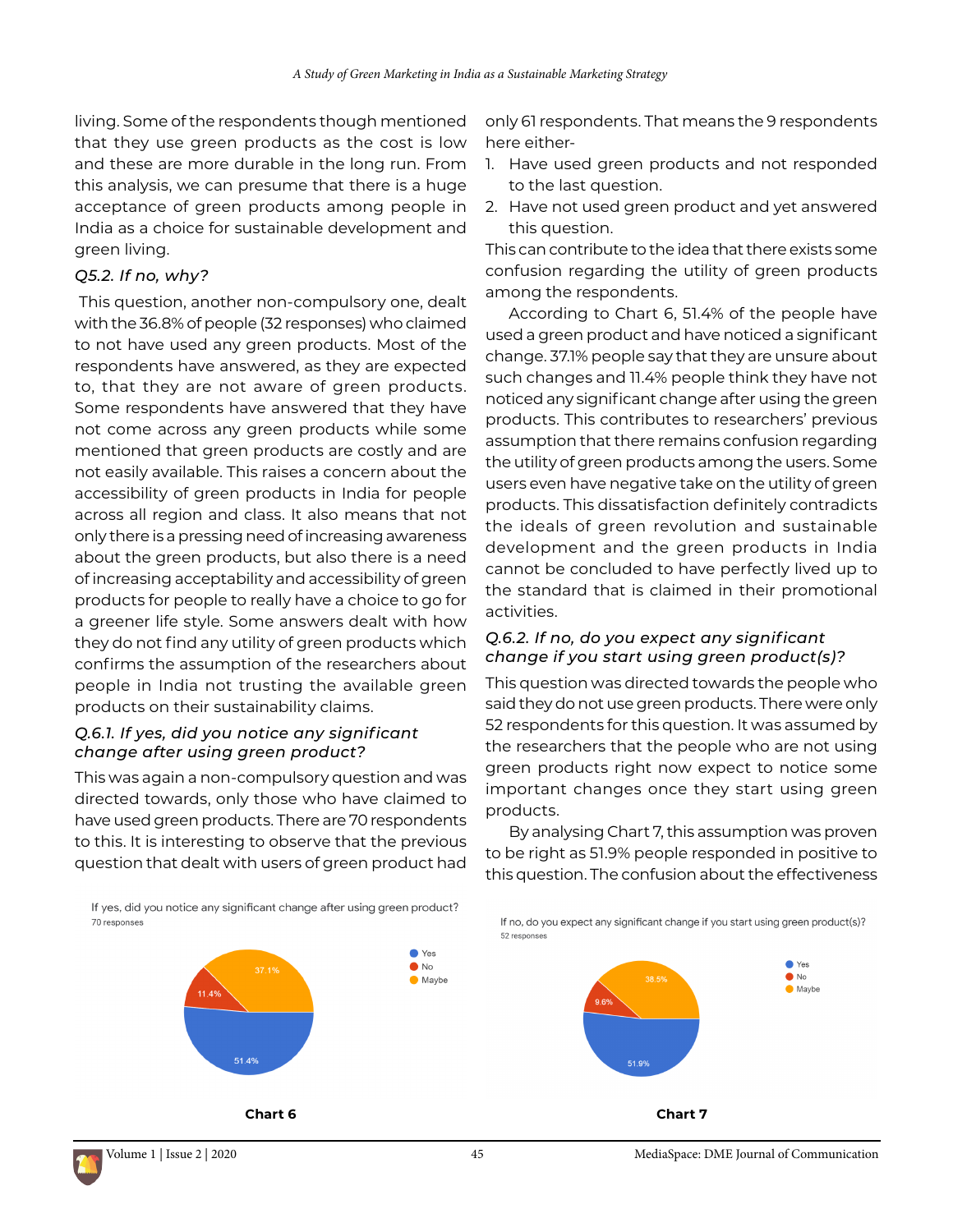of green products remain to be prominent as 38.5% people are unsure about whether they will notice any change or not and nearly, 9.6% of people think green products are not going to bring any significant change to their lifestyle.

### *Q.7. Do you want to use a green product in future?*

All the 106 respondents responded to this compulsory question. There were three options to choose from for the respondents- yes, no and maybe.

Here in chart 8, 80.2% of people think that they are interested to use green products in the future and 19.8% people are not sure that they will. However, not a single respondent has decided to not use green products in future. This is a very positive outcome as it shows that most of the Indians have accepted green products as a sustainable choice for future. And despite all the negativity and confusion the researchers came across in the previous questions, the people are not ready to give up on green products yet.

### *Q8. Do you think green products are the future of consumer markets?*

This was definitely an interesting question and the answer to the question also turns out to present an interesting analysis.

While no one indicated they would cease to use green products in the future, the percentage of people who think green products are the future of consumer market is comparatively quite less (59.4%). 38.7% of the respondents are not sure that green products are the future of consumer market while a negligible percentage of people also feel that green products are not the future of consumer market.

### *Q9. Which brand do you think does the best green marketing in India (name only)?*

In order to analyze the consumer approach towards green products in India, the researchers asked the names of some brands that the respondents feel are contributing to the sustainable development of India.

Different respondents named different brands to answer this question. According to the responses mapped in Chart 10, the most acceptable green brands are Classmate, Tupperware, Mammaearth, Unilever, LED light etc.

### *Q10. Green Products contribute to a better lifestyle.*

The respondents were asked to state their level of agreement regarding this statement. They had to choose an option from a 5-point Likert scale.

Do you think green products are the future of consumer markets? 106 responses



.<br>Which brand do you think does the best green marketing in India (name only)?





Green Products contribute to a better lifestyle. 106 responses



Do you want to use a green product in future? 106 responses



**Chart 8**



● Yes

 $\bullet$ No

 $\bullet$  Maybe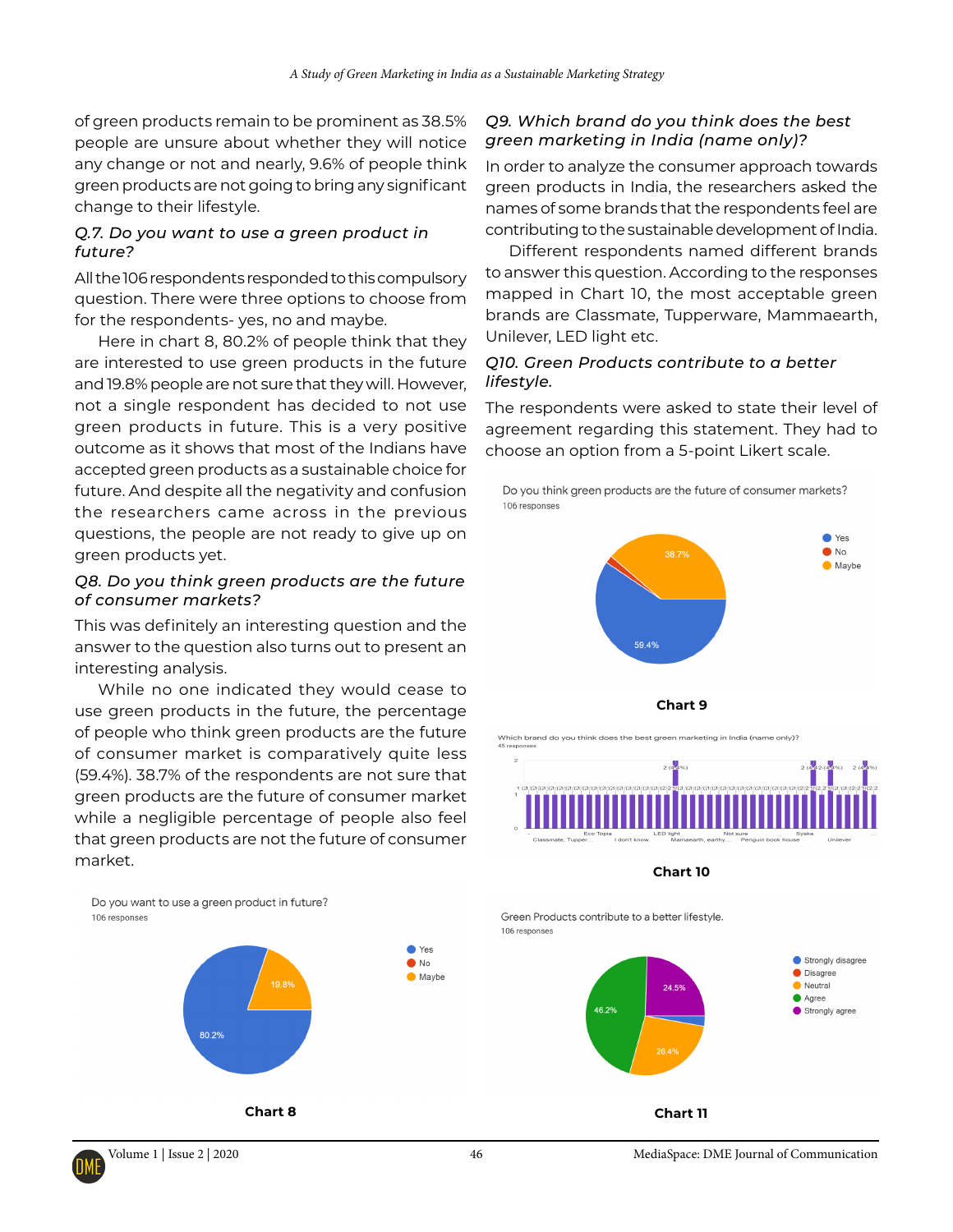● Yes

 $\bullet$ No

 $\bullet$  Maybe



106 responses

Green products contribute to sustainable development. 106 responses



**Chart 13**

According to Chart 11, 46.2% respondents agree that green products contribute to a better lifestyle while 24.5% of the respondents strongly agree to this statement. 26.4% of the respondents are neutral about this statement. The researchers conclude that no matter how many of the respondents use green product, the confusion around green products contributing to a better lifestyle persists.

### *Q11. Green products contribute to sustainable development.*

To this statement also, the researchers observed an interesting fact.

48.1% of the respondents feel that they agree with the statement while 35.8% of the people feel that they strongly agree with the statement. Only 12.3% of the respondents are neutral about the statement. So, even though some respondents are not sure about whether the green products bring about a better lifestyle or not, they are sure that the green products contribute to sustainable development.

### *Q12. Would you recommend a green product to others?*

This was the final question that was asked to the respondents. The respondents, as assumed from the previous statistics, replied positively to this question.

The 73.6% of the respondents would recommend green products to others while the rest of the 26.4% people think they may recommend a green product to others. This is definitely a positive take on green products.

# **Conclusion**

The analysis helped the researchers to reach the conclusion that there is a wide acceptability of

green products in India as a sustainable alternative to lifestyle. However, in this dire need of awareness about green living, a considerable number of people are unaware of green products. The awareness is mostly being facilitated by the green marketing initiatives undertaken by several global brands functioning in the Indian market. Yet, there is a lot of confusion and lack of trust among a certain section of people around green products.

The green marketing strategies need to also clearly define and set a standardization of authentication in order to gain the trust from the consumers. Indian consumers have accepted green products to be the best alternative for a greener lifestyle and the green marketing strategies have a contribution to this. Yet, there needs to be a more expansive approach so that green products are perceived, acquired and afforded by people from every region and class of life.

# **Bibliography**

Aggarwal, P. (2013). GREEN MARKETING IN INDIA: EMERGING OPPORTUNITIES AND CHALLENGES. *Global journal of commerce and management perspective* , 85-88.

BusinessStandard, O. (n.d.). HUL to Nestle, brands are using green marketing initiatives to woo buyers. *HUL to Nestle, brands are using green marketing initiatives to woo buyers* .

charts, M. (2007, November 16). *demographics-and-audiences/europe-demographics-and-audiences*. Retrieved from marketingcharts.com: https://www. marketingcharts.com/demographics-and-audiences/ europe-demographics-and-audiences-2420

Cherian, J., & Jacob, J. (2012). Green Marketing: A Study of Consumers' Attitude towards Environment Friendly Products. *Asian Social Science* .

Cronin, J., Smith, J., Gleim, M., Ramirez, E., & Martinez, J. (2011). Green Marketing Strategies: An Examination of Stake